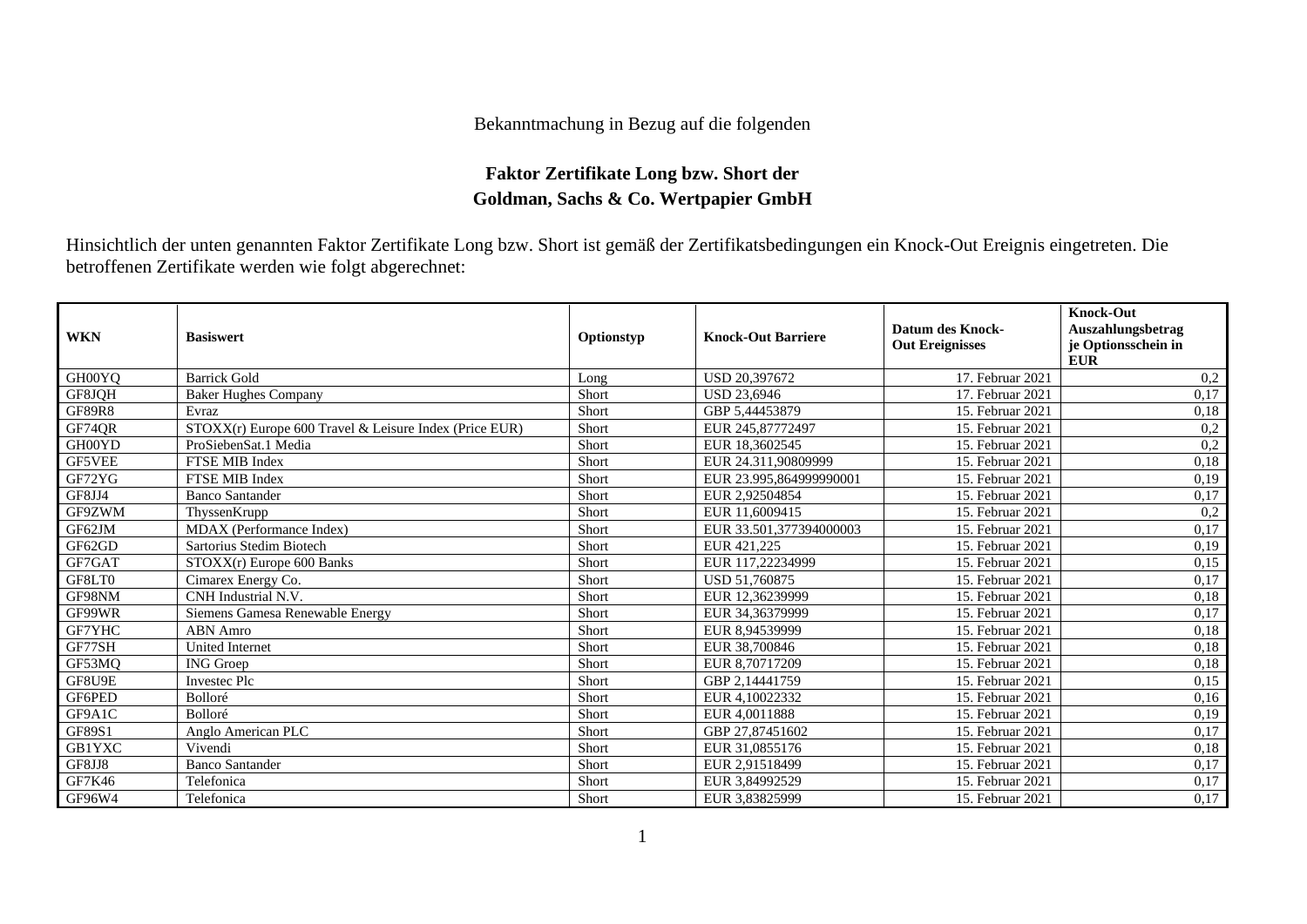|               |                                      |            |                           |                                                   | <b>Knock-Out</b>                                       |
|---------------|--------------------------------------|------------|---------------------------|---------------------------------------------------|--------------------------------------------------------|
| <b>WKN</b>    | <b>Basiswert</b>                     | Optionstyp | <b>Knock-Out Barriere</b> | <b>Datum des Knock-</b><br><b>Out Ereignisses</b> | Auszahlungsbetrag<br>je Optionsschein in<br><b>EUR</b> |
| GF6EQ3        | Société Générale                     | Short      | EUR 18,53441879           | 15. Februar 2021                                  | 0,19                                                   |
| GF6PEC        | Bolloré                              | Short      | EUR 3,86167525            | 15. Februar 2021                                  | 0,2                                                    |
| GF90Z4        | Wienerberger                         | Short      | EUR 29,4372               | 15. Februar 2021                                  | 0,15                                                   |
| GF8U2W        | Metro Wholesale & Food               | Short      | EUR 10,1675678            | 15. Februar 2021                                  | 0,14                                                   |
| <b>GFOPPZ</b> | Vivendi                              | Short      | EUR 26,65854              | 15. Februar 2021                                  | 0,19                                                   |
| GF7GDH        | <b>ING</b> Groep                     | Short      | EUR 8,77166811            | 15. Februar 2021                                  | 0,19                                                   |
| GF7UXX        | Société Générale                     | Short      | EUR 18,21629999           | 15. Februar 2021                                  | 0,18                                                   |
| GF8NKP        | Drillisch AG                         | Short      | EUR 22,26455998           | 15. Februar 2021                                  | 0,19                                                   |
| GF96PQ        | Metro Wholesale & Food               | Short      | EUR 10,13676              | 15. Februar 2021                                  | 0,19                                                   |
| GF9161        | <b>BBVA</b>                          | Short      | EUR 4,532                 | 15. Februar 2021                                  | 0,17                                                   |
| <b>GH0KZE</b> | ThyssenKrupp                         | Short      | EUR 11,18759849           | 15. Februar 2021                                  | 0,14                                                   |
| <b>GF7Y37</b> | Nemetschek                           | Long       | EUR 56,83999999           | 15. Februar 2021                                  | 0,15                                                   |
| GF99VT        | <b>SLA</b>                           | Short      | GBP 3,32719918            | 15. Februar 2021                                  | 0,2                                                    |
| GH15WK        | Cancom                               | Short      | EUR 56,98666999           | 15. Februar 2021                                  | 0,18                                                   |
| <b>GF7V59</b> | <b>Intercontinental Hotels Group</b> | Short      | GBP 50,92758              | 15. Februar 2021                                  | 0,19                                                   |
| GF1ADM        | <b>Intercontinental Hotels Group</b> | Short      | GBP 50,785625             | 15. Februar 2021                                  | 0,2                                                    |
| GF7DS2        | Total                                | Short      | EUR 36,38799              | 15. Februar 2021                                  | 0,18                                                   |
| GF7K47        | Telefonica                           | Short      | EUR 3,87588999            | 15. Februar 2021                                  | 0,18                                                   |
| GF8Y2Z        | Vivendi                              | Short      | EUR 31,81575432           | 15. Februar 2021                                  | 0,18                                                   |
| GF8VNX        | Evraz                                | Short      | GBP 5,37183687            | 15. Februar 2021                                  | 0,16                                                   |
| GF79ZP        | Total                                | Short      | EUR 36,48794715           | 15. Februar 2021                                  | 0,18                                                   |
| GF99VQ        | Tenaris SA                           | Short      | EUR 7,54518885            | 15. Februar 2021                                  | 0,18                                                   |
| <b>GF989R</b> | Whitbread PLC                        | Short      | GBP 34,03294053           | 15. Februar 2021                                  | 0,2                                                    |
| GF96UJ        | <b>ING</b> Groep                     | Short      | EUR 8,86002559            | 15. Februar 2021                                  | 0,18                                                   |
| GF6PAL        | Mondi                                | Short      | GBP 18,76799999           | 15. Februar 2021                                  | 0,16                                                   |
| GF989Y        | Easyjet                              | Short      | GBP 8,19676928            | 15. Februar 2021                                  | 0,19                                                   |
| GF8VNW        | Evraz                                | Short      | GBP 5,3393328             | 15. Februar 2021                                  | 0,16                                                   |
| GF8U6D        | <b>ITV</b>                           | Short      | GBP 1,13715718            | 15. Februar 2021                                  | 0,2                                                    |
| <b>GH0MVN</b> | Platinum                             | Short      | USD 1.295,734968          | 15. Februar 2021                                  | 0,15                                                   |
| GF8YQB        | Whitbread PLC                        | Short      | GBP 33,56874687           | 15. Februar 2021                                  | 0,19                                                   |
| GF98L4        | <b>OMV</b>                           | Short      | EUR 36,642888             | 15. Februar 2021                                  | 0,19                                                   |
| GF8Y2Y        | Vivendi                              | Short      | EUR 29,9806959            | 15. Februar 2021                                  | 0,16                                                   |
| GF4FHR        | Vivendi                              | Short      | EUR 31,02469813           | 15. Februar 2021                                  | 0,15                                                   |
| GF4FHV        | Vivendi                              | Short      | EUR 31,3748049            | 15. Februar 2021                                  | 0,2                                                    |
| GF4FHN        | Vivendi                              | Short      | EUR 29,01481292           | 15. Februar 2021                                  | 0,18                                                   |
| GF4FHM        | Vivendi                              | Short      | EUR 28,25147937           | 15. Februar 2021                                  | 0,2                                                    |
| GC7F98        | Vivendi                              | Short      | EUR 29,60523479           | 15. Februar 2021                                  | 0,15                                                   |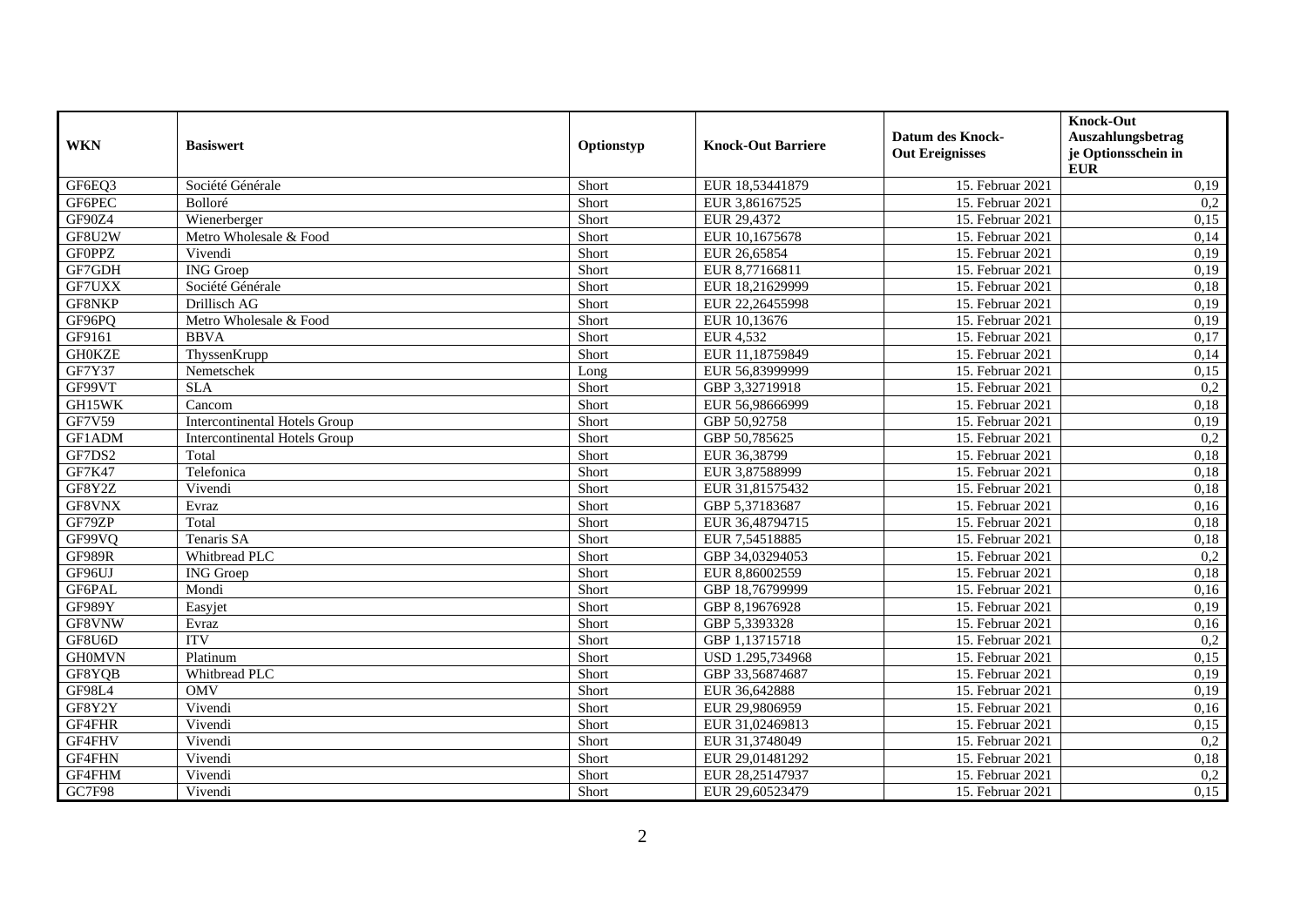| <b>WKN</b>    | <b>Basiswert</b>                                    | Optionstyp | <b>Knock-Out Barriere</b> | <b>Datum des Knock-</b> | <b>Knock-Out</b><br>Auszahlungsbetrag |
|---------------|-----------------------------------------------------|------------|---------------------------|-------------------------|---------------------------------------|
|               |                                                     |            |                           | <b>Out Ereignisses</b>  | je Optionsschein in<br><b>EUR</b>     |
| GF8UTH        | ThyssenKrupp                                        | Short      | EUR 11,40411149           | 15. Februar 2021        | 0,15                                  |
| GF4FHU        | Vivendi                                             | Short      | EUR 29,14773573           | 15. Februar 2021        | 0,14                                  |
| GF98FS        | EUROSTOXX(r) Banks                                  | Short      | EUR 81,93379423           | 15. Februar 2021        | 0,14                                  |
| GC8TYG        | <b>ASML</b>                                         | Short      | EUR 544,225               | 15. Februar 2021        | 0,2                                   |
| <b>GH1NRV</b> | Vivendi                                             | Short      | EUR 27,666                | 15. Februar 2021        | 0,18                                  |
| GC7F5R        | Intesa Sanpaolo S.p.A.                              | Short      | EUR 2,18591839            | 15. Februar 2021        | 0,2                                   |
| GC700H        | Legal & General Group PLC                           | Short      | GBP 2,82677741            | 15. Februar 2021        | 0,2                                   |
| GF72PS        | Cancom                                              | Short      | EUR 57,371                | 15. Februar 2021        | 0,18                                  |
| GF9160        | <b>BBVA</b>                                         | Short      | EUR 4,60562787            | 15. Februar 2021        | 0,18                                  |
| GF8YVK        | EUROSTOXX(r) Banks                                  | Short      | EUR 82,35409121           | 15. Februar 2021        | 0,16                                  |
| GF6JG9        | <b>BASF</b>                                         | Short      | EUR 68,249948             | 15. Februar 2021        | 0,2                                   |
| <b>GF5LWK</b> | DAX (Performance Index)                             | Short      | EUR 14.517,751337         | 15. Februar 2021        | 0,19                                  |
| GF5FM9        | Nemetschek                                          | Long       | EUR 56,25999999           | 15. Februar 2021        | 0,19                                  |
| GF6VBC        | Talanx AG                                           | Short      | EUR 34,57356879           | 15. Februar 2021        | 0,2                                   |
| GC9M52        | DAX (Performance Index)                             | Short      | EUR 14.330,8878           | 15. Februar 2021        | 0,19                                  |
| GF2PY5        | FTSE MIB Index                                      | Short      | EUR 23.878,811999990001   | 15. Februar 2021        | 0,18                                  |
| <b>GF7K57</b> | Mediobanca                                          | Short      | EUR 9,09126659            | 15. Februar 2021        | 0,18                                  |
| GH0D8S        | Baidu, Inc.                                         | Short      | USD 332,06169999          | 16. Februar 2021        | 0,19                                  |
| GF96UV        | JP Morgan Chase                                     | Short      | USD 146,546875            | 16. Februar 2021        | 0,19                                  |
| GF7DGT        | TechnipFMC                                          | Long       | EUR 7,53673068            | 16. Februar 2021        | 0,2                                   |
| GF98JS        | Accor                                               | Short      | EUR 31,7526               | 16. Februar 2021        | 0,19                                  |
| GF98FR        | <b>International Consolidated Airlines Group SA</b> | Short      | GBP 1,63235604            | 16. Februar 2021        | 0,18                                  |
| GF96SA        | Krones                                              | Short      | EUR 77,40575999           | 16. Februar 2021        | 0,14                                  |
| <b>GF98H7</b> | Drillisch AG                                        | Short      | EUR 23,256                | 16. Februar 2021        | 0,19                                  |
| GF9HLD        | S&P 500 ENERGY INDEX                                | Short      | USD 340,46005332          | 16. Februar 2021        | 0,19                                  |
| GF7W9Q        | <b>REXNORD CORPORATION</b>                          | Short      | USD 44,048568             | 16. Februar 2021        | 0,17                                  |
| GF72XX        | Salesforce.com, Inc.                                | Short      | USD 250,080948            | 16. Februar 2021        | 0,16                                  |
| GC9JKL        | WEC Energy Group Inc.                               | Long       | USD 81,27272999           | 16. Februar 2021        | 0,16                                  |
| GF9A1L        | <b>Regions Financial Corporation</b>                | Short      | USD 20,04899999           | 16. Februar 2021        | 0,19                                  |
| GF7QRL        | Wells Fargo & Company                               | Short      | <b>USD 34,5359</b>        | 16. Februar 2021        | 0,18                                  |
| GF8JVP        | ADYEN N.V.                                          | Short      | EUR 2.199,05              | 16. Februar 2021        | 0,2                                   |
| GF99QX        | PROTO LABS, INC                                     | Long       | USD 188,86079905          | 16. Februar 2021        | 0,15                                  |
| GF8JP7        | EssilorLuxottica SA                                 | Short      | EUR 139,434               | 16. Februar 2021        | 0,17                                  |
| GF8DS0        | Square                                              | Short      | USD 282,978125            | 16. Februar 2021        | 0,17                                  |
| <b>GF7A58</b> | Archer Daniels Midland Co                           | Short      | <b>USD 56,8344</b>        | 16. Februar 2021        | 0,15                                  |
| GF8VLD        | Western Digital Corp                                | Short      | USD 68,02887499           | 16. Februar 2021        | 0,2                                   |
| GF8TWC        | Huntington Bancshares Incorporated                  | Short      | USD 14,75344999           | 16. Februar 2021        | 0,16                                  |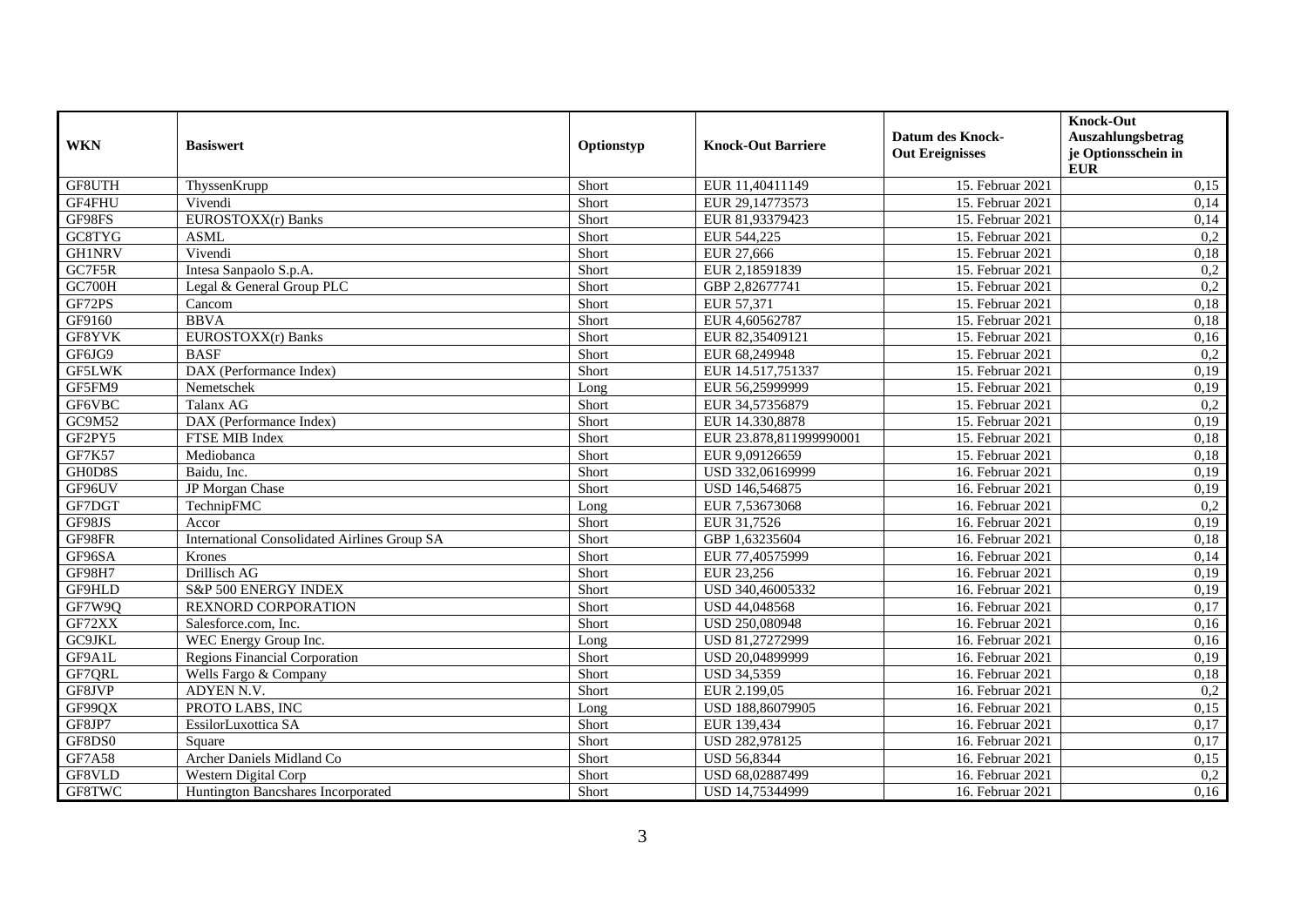|               |                                              |            |                           | <b>Datum des Knock-</b> | <b>Knock-Out</b><br>Auszahlungsbetrag |
|---------------|----------------------------------------------|------------|---------------------------|-------------------------|---------------------------------------|
| <b>WKN</b>    | <b>Basiswert</b>                             | Optionstyp | <b>Knock-Out Barriere</b> | <b>Out Ereignisses</b>  | je Optionsschein in<br><b>EUR</b>     |
| GF98NG        | Citigroup                                    | Short      | <b>USD 64,9026</b>        | 16. Februar 2021        | 0,16                                  |
| GF8LW0        | Aurubis                                      | Short      | EUR 69,96649999           | 16. Februar 2021        | 0,19                                  |
| GF77XQ        | Garmin Ltd.                                  | Short      | USD 133,31399999          | 16. Februar 2021        | 0,17                                  |
| GF7QLA        | Mosaic Co                                    | Short      | USD 30,367625             | 16. Februar 2021        | 0,16                                  |
| GH09AT        | Alibaba Group Holding Limited ADR (New York) | Short      | USD 274,03733499          | 16. Februar 2021        | 0,19                                  |
| GF99U6        | <b>Western Digital Corp</b>                  | Short      | USD 67,53709999           | 16. Februar 2021        | 0,17                                  |
| GF8LXR        | Schlumberger                                 | Short      | USD 27,44435              | 16. Februar 2021        | 0,17                                  |
| GF7YJG        | Best Buy Co.                                 | Short      | <b>USD 122,9202</b>       | 16. Februar 2021        | 0,15                                  |
| <b>GF287V</b> | Salesforce.com, Inc.                         | Short      | USD 246,37924999          | 16. Februar 2021        | 0,17                                  |
| GF8JVJ        | Hess Corp.                                   | Short      | <b>USD 61,8</b>           | 16. Februar 2021        | 0,16                                  |
| GF8LTD        | <b>Flowserve Corporation</b>                 | Short      | <b>USD 40,6062</b>        | 16. Februar 2021        | 0,17                                  |
| GF93N4        | NeoGenomics, Inc.                            | Short      | USD 61,13747999           | 16. Februar 2021        | 0,18                                  |
| GF96V6        | Fifth ThirdBancorp                           | Short      | USD 33,32274999           | 16. Februar 2021        | 0,19                                  |
| GF7DVZ        | Gap                                          | Short      | USD 23,66724999           | 16. Februar 2021        | 0,18                                  |
| GF8XXA        | Ansys inc                                    | Short      | USD 411,672               | 16. Februar 2021        | 0,2                                   |
| GF8JWX        | J2 GLOBAL, INC                               | Short      | USD 112,14471599          | 16. Februar 2021        | 0,19                                  |
| GF7DJD        | Unum Group                                   | Short      | USD 25,48219999           | 16. Februar 2021        | 0,19                                  |
| GF8TX8        | Mercadolibre                                 | Short      | USD 2.001,28999999        | 16. Februar 2021        | 0,14                                  |
| GF74X5        | Kirkland Lake Gold Ltd.                      | Long       | USD 37,366425             | 16. Februar 2021        | 0,19                                  |
| GF74X4        | Kirkland Lake Gold Ltd.                      | Long       | USD 37,43145              | 16. Februar 2021        | 0,19                                  |
| GF93H5        | Trip.com Group Limited                       | Short      | <b>USD 37,7502</b>        | 16. Februar 2021        | 0,17                                  |
| GF8XYS        | Synopsys, Inc.                               | Short      | USD 297,93179999          | 16. Februar 2021        | 0,14                                  |
| GF98HZ        | Phillips 66                                  | Short      | USD 79,16074999           | 16. Februar 2021        | 0,2                                   |
| GF8LZ3        | NATIONAL BEVERAGE CORP.                      | Long       | USD 106,22469999          | 16. Februar 2021        | 0,15                                  |
| GF7YEY        | Chevron                                      | Short      | USD 93,08519999           | 16. Februar 2021        | 0,16                                  |
| GF9184        | NOV Inc                                      | Short      | USD 14,28849999           | 16. Februar 2021        | 0,15                                  |
| GH13XG        | NATIONAL BEVERAGE CORP.                      | Long       | USD 106,22469999          | 16. Februar 2021        | 0,16                                  |
| GH0QQM        | Evotec                                       | Short      | EUR 37,5847               | 16. Februar 2021        | 0,19                                  |
| GH1QS3        | PROTO LABS, INC                              | Long       | USD 192,12375             | 16. Februar 2021        | 0,001                                 |
| GF9A2U        | Ulta Beauty, Inc.                            | Short      | USD 332,803152            | 16. Februar 2021        | 0,19                                  |
| GF8JXN        | <b>Citizens Financial Group</b>              | Short      | USD 42,57132499           | 16. Februar 2021        | 0,18                                  |
| GF99T7        | $S\&P\,500(r)$ Index                         | Short      | USD 4019,71618743         | 16. Februar 2021        | 0,19                                  |
| GF7DQZ        | Halliburton Co                               | Short      | USD 20,926375             | 16. Februar 2021        | 0,18                                  |
| GC9WA5        | Cigna Corporation                            | Long       | USD 202,149917            | 16. Februar 2021        | 0,19                                  |
| GF918M        | People's United Financial Inc                | Short      | USD 15,91696873           | 16. Februar 2021        | 0,2                                   |
| GF7DH8        | ViacomCBS Inc.                               | Short      | USD 61,8086               | 16. Februar 2021        | 0,19                                  |
| GC6S6G        | <b>CMS</b> Energy                            | Long       | USD 55,077622             | 16. Februar 2021        | 0,19                                  |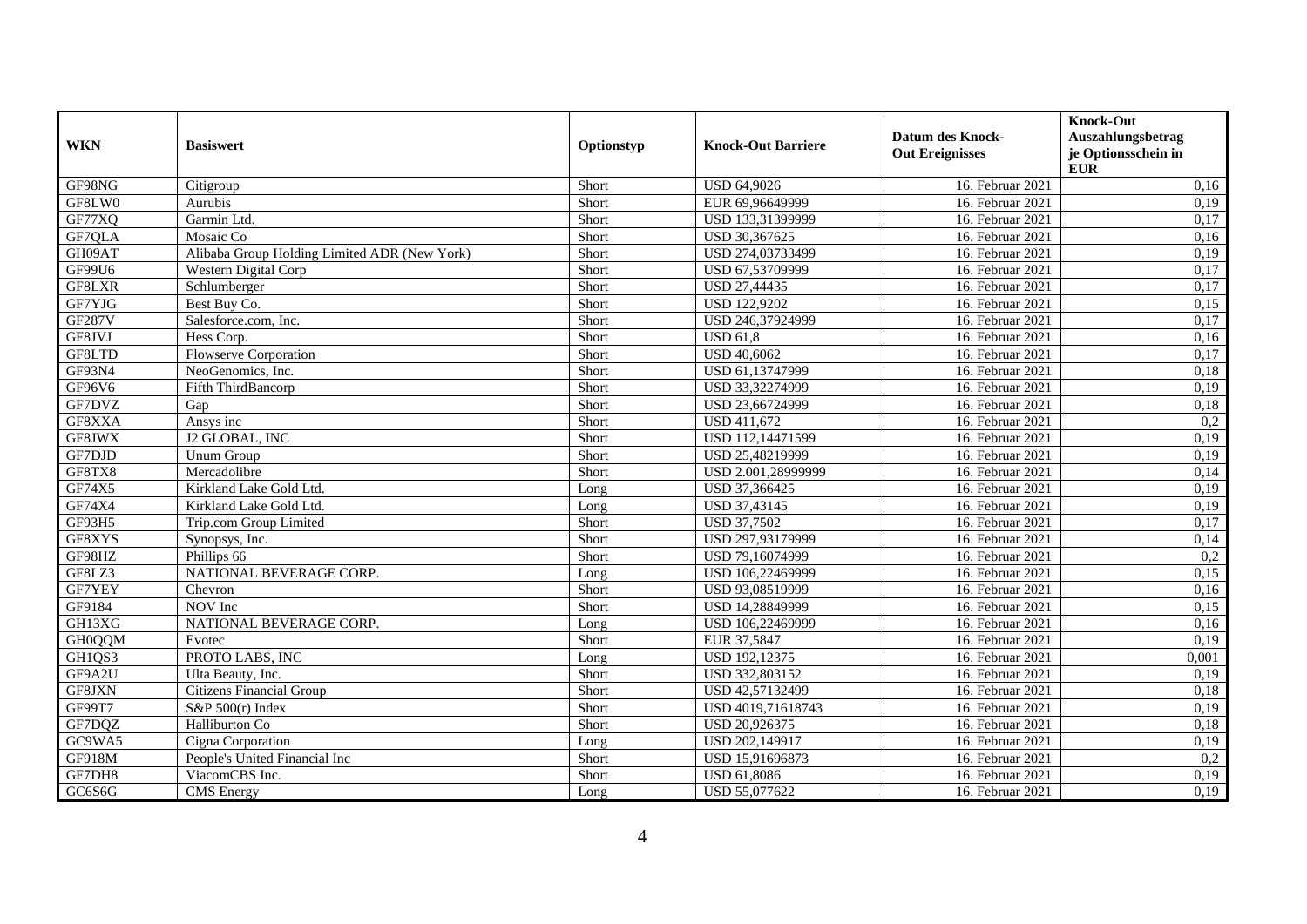| <b>WKN</b>    | <b>Basiswert</b>                     | Optionstyp | <b>Knock-Out Barriere</b> | <b>Datum des Knock-</b><br><b>Out Ereignisses</b> | <b>Knock-Out</b><br><b>Auszahlungsbetrag</b><br>je Optionsschein in |
|---------------|--------------------------------------|------------|---------------------------|---------------------------------------------------|---------------------------------------------------------------------|
|               |                                      |            |                           |                                                   | <b>EUR</b>                                                          |
| GF8U12        | Baidu, Inc.                          | Short      | <b>USD 331,78</b>         | 16. Februar 2021                                  | 0,2                                                                 |
| GC8LV3        | Alphabet                             | Short      | USD 2.314,521             | 16. Februar 2021                                  | $\overline{0,2}$                                                    |
| GF1Z40        | Church & Dwight Co.                  | Long       | USD 80,86649999           | 16. Februar 2021                                  | 0,19                                                                |
| GF5G1K        | <b>CMS</b> Energy                    | Long       | USD 55,173468             | 16. Februar 2021                                  | 0,19                                                                |
| GF6JJQ        | <b>Truist Financial Corp</b>         | Short      | USD 56,74425623           | 16. Februar 2021                                  | 0,2                                                                 |
| GF4XF8        | Church & Dwight Co.                  | Long       | USD 81,28119999           | 16. Februar 2021                                  | 0,2                                                                 |
| GF6JP6        | People's United Financial Inc        | Short      | <b>USD 15,6045</b>        | 16. Februar 2021                                  | 0,17                                                                |
| GF8DUT        | Comerica Incorporated                | Short      | USD 66,10467898           | 16. Februar 2021                                  | 0,19                                                                |
| GF7511        | Wheaton Precious Metals Corp.        | Long       | USD 39,20474999           | 16. Februar 2021                                  | 0,2                                                                 |
| GF5BYC        | <b>Ballard Power Systems Inc.</b>    | Long       | <b>USD 34,62238</b>       | 16. Februar 2021                                  | 0,17                                                                |
| GF935L        | Plug Power                           | Long       | USD 60,47282999           | 16. Februar 2021                                  | 0,13                                                                |
| GF9ZVS        | Plug Power                           | Long       | USD 60,47282999           | 16. Februar 2021                                  | 0,16                                                                |
| <b>GH10S9</b> | Plug Power                           | Long       | USD 61,29429999           | 16. Februar 2021                                  | 0,02                                                                |
| GH0QU2        | Plug Power                           | Long       | USD 61,29429999           | 16. Februar 2021                                  | 0,01                                                                |
| GH09BK        | Plug Power                           | Long       | USD 61,29429999           | 16. Februar 2021                                  | 0,001                                                               |
| GH10U2        | Plug Power                           | Long       | USD 61,29429999           | 16. Februar 2021                                  | 0,06                                                                |
| GF77EM        | Plug Power                           | Long       | USD 60,47282999           | 16. Februar 2021                                  | 0,19                                                                |
| GF9WV0        | Plug Power                           | Long       | USD 61,29429999           | 16. Februar 2021                                  | 0,001                                                               |
| <b>GH1FQY</b> | Plug Power                           | Long       | USD 61,29429999           | 16. Februar 2021                                  | 0,08                                                                |
| GF9UPG        | Plug Power                           | Long       | USD 60,78877999           | 16. Februar 2021                                  | 0,07                                                                |
| GF936V        | VARONIS SYSTEMS, INC.                | Short      | <b>USD 220,935</b>        | 16. Februar 2021                                  | 0,16                                                                |
| GF96US        | JP Morgan Chase                      | Short      | USD 144,78125             | 16. Februar 2021                                  | 0,19                                                                |
| GF98HM        | <b>UNITED BANKSHARES, INC.</b>       | Short      | <b>USD 36,159</b>         | 16. Februar 2021                                  | 0,18                                                                |
| GF7A6Q        | <b>Incyte Corporation</b>            | Long       | <b>USD 82,6385</b>        | 16. Februar 2021                                  | 0,2                                                                 |
| GF96RT        | REXNORD CORPORATION                  | Short      | USD 44,71249875           | 16. Februar 2021                                  | 0,14                                                                |
| GF919Y        | Metro Wholesale & Food               | Short      | EUR 10,56262499           | 16. Februar 2021                                  | 0,18                                                                |
| GF7QFH        | <b>Regions Financial Corporation</b> | Short      | USD 20,14679999           | 16. Februar 2021                                  | 0,15                                                                |
| GF8JNM        | Antofagasta                          | Short      | GBP 16,557966             | 16. Februar 2021                                  | 0,18                                                                |
| GH0D8J        | <b>ASML</b>                          | Short      | EUR 507,96                | 16. Februar 2021                                  | 0,2                                                                 |
| <b>GF9J88</b> | Evotec                               | Short      | EUR 37,858375             | 16. Februar 2021                                  | 0,18                                                                |
| GF8JSK        | ThyssenKrupp                         | Short      | EUR 12,0946               | 16. Februar 2021                                  | 0,2                                                                 |
| GF89XF        | Infineon                             | Short      | EUR 37,256625             | 16. Februar 2021                                  | 0,2                                                                 |
| GF8JPC        | EssilorLuxottica SA                  | Short      | EUR 140,80099999          | 16. Februar 2021                                  | 0,19                                                                |
| GF89VL        | Deutsche Bank                        | Short      | EUR 9,36054               | 16. Februar 2021                                  | 0,19                                                                |
| GF7K6G        | Straumann Holding AG                 | Short      | CHF 1.183,24691997        | 16. Februar 2021                                  | 0,2                                                                 |
| GF8DK0        | Nordex SE                            | Short      | EUR 26,99025199           | 16. Februar 2021                                  | 0,18                                                                |
| GF91DF        | CNH Industrial N.V.                  | Short      | EUR 12,40508749           | 16. Februar 2021                                  | 0,19                                                                |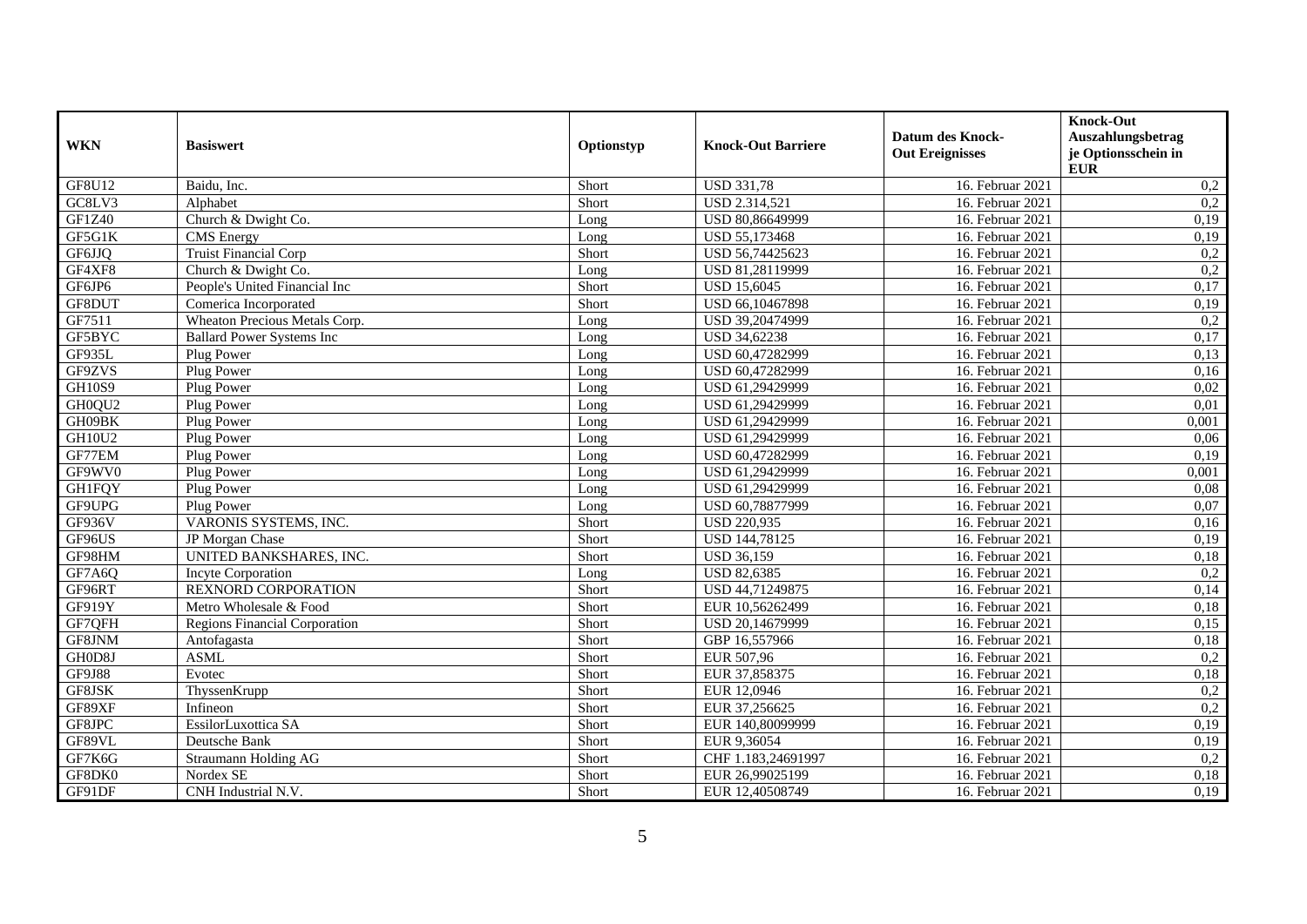|               |                                    |            |                           |                         | <b>Knock-Out</b>    |
|---------------|------------------------------------|------------|---------------------------|-------------------------|---------------------|
|               |                                    |            |                           | <b>Datum des Knock-</b> | Auszahlungsbetrag   |
| <b>WKN</b>    | <b>Basiswert</b>                   | Optionstyp | <b>Knock-Out Barriere</b> | <b>Out Ereignisses</b>  | je Optionsschein in |
|               |                                    |            |                           |                         | <b>EUR</b>          |
| GF5C2P        | Vonovia                            | Long       | EUR 53,9588               | 16. Februar 2021        | 0,2                 |
| GF6JC7        | <b>OMV</b>                         | Short      | EUR 38,52472599           | 16. Februar 2021        | 0,16                |
| GF8UUS        | Zalando                            | Short      | EUR 103,63199999          | 16. Februar 2021        | 0,19                |
| GF53YQ        | <b>AEX</b> Index                   | Short      | EUR 713,27276045          | 16. Februar 2021        | 0,19                |
| GF6APF        | TecDAX (Performance Index)         | Short      | EUR 3.662,57099999        | 16. Februar 2021        | 0,19                |
| GC914F        | Beiersdorf                         | Long       | EUR 89,424468             | 17. Februar 2021        | 0,17                |
| GF6EM6        | Zalando                            | Long       | EUR 100.30299999          | 17. Februar 2021        | 0.001               |
| GF3TF9        | Zalando                            | Long       | EUR 99,98571499           | 17. Februar 2021        | 0,17                |
| GF93FX        | Beiersdorf                         | Long       | EUR 89,55239999           | 17. Februar 2021        | 0,001               |
| GC6DXC        | Ahold                              | Long       | EUR 23,27952699           | 17. Februar 2021        | 0,14                |
| GC914J        | Beiersdorf                         | Long       | EUR 89,09549999           | 17. Februar 2021        | 0,01                |
| GF5SUQ        | Beiersdorf                         | Long       | EUR 89,424468             | 17. Februar 2021        | 0,001               |
| GF7YGD        | Société Générale                   | Short      | EUR 19,39914999           | 17. Februar 2021        | 0,19                |
| GF99UN        | Kering                             | Long       | EUR 515,05930836          | 17. Februar 2021        | 0,17                |
| GF8JLF        | Kering                             | Long       | EUR 515,93404689          | 17. Februar 2021        | 0,15                |
| GF96QD        | Société Générale                   | Short      | EUR 19,30452              | 17. Februar 2021        | 0,14                |
| GF79ZD        | Deutsche Bank                      | Short      | EUR 9,5327262             | 17. Februar 2021        | 0.14                |
| GF96ST        | Banco Santander                    | Short      | EUR 2,96972999            | 17. Februar 2021        | 0,16                |
| GF9LHS        | Tesla Inc                          | Long       | USD 776,31449999          | 17. Februar 2021        | 0,13                |
| <b>GF284H</b> | Tesla Inc                          | Long       | USD 772,3334              | 17. Februar 2021        | 0,15                |
| GF5VU4        | Tesla Inc                          | Long       | USD 777,827318            | 17. Februar 2021        | 0,12                |
| <b>GF989B</b> | Shopify Inc.                       | Long       | USD 1.444,51999999        | 17. Februar 2021        | 0,001               |
| GF96SK        | Shopify Inc.                       | Long       | USD 1.439,95059999        | 17. Februar 2021        | 0,001               |
| GF2T2E        | Apple                              | Long       | USD 130,52619999          | 17. Februar 2021        | 0,19                |
| GF8JWA        | Wheaton Precious Metals Corp.      | Long       | USD 38,265173             | 17. Februar 2021        | 0,14                |
| <b>GH0DAW</b> | Peloton Interactive Inc.           | Long       | USD 142,9624              | 17. Februar 2021        | 0,2                 |
| <b>GH0QST</b> | <b>Ballard Power Systems Inc</b>   | Long       | USD 32,73749999           | 17. Februar 2021        | 0,14                |
| GF9ZSD        | <b>Ballard Power Systems Inc</b>   | Long       | <b>USD 32,4675</b>        | 17. Februar 2021        | 0,15                |
| GF9A5J        | Chevron                            | Short      | USD 95,45824999           | 17. Februar 2021        | 0,16                |
| GF77JL        | Chevron                            | Short      | <b>USD 95,9239</b>        | 17. Februar 2021        | 0,14                |
| GF7QLU        | Johnson Controls International plc | Short      | <b>USD 54,06</b>          | 17. Februar 2021        | 0,19                |
| GF74VQ        | <b>Barrick Gold</b>                | Long       | USD 21,19872999           | 17. Februar 2021        | 0,1                 |
| GF937H        | Coty Inc                           | Short      | USD 7,39539999            | 17. Februar 2021        | 0,16                |
| <b>GF6ELB</b> | <b>Barrick Gold</b>                | Long       | USD 21,04899999           | 17. Februar 2021        | 0,16                |
| GF9A5G        | Chevron                            | Short      | USD 94,99259999           | 17. Februar 2021        | 0,18                |
| GF84TG        | News Corporation                   | Short      | <b>USD 23,896</b>         | 17. Februar 2021        | 0,19                |
| <b>GH0JFG</b> | Peloton Interactive Inc.           | Long       | USD 137,25849199          | 17. Februar 2021        | 0,2                 |